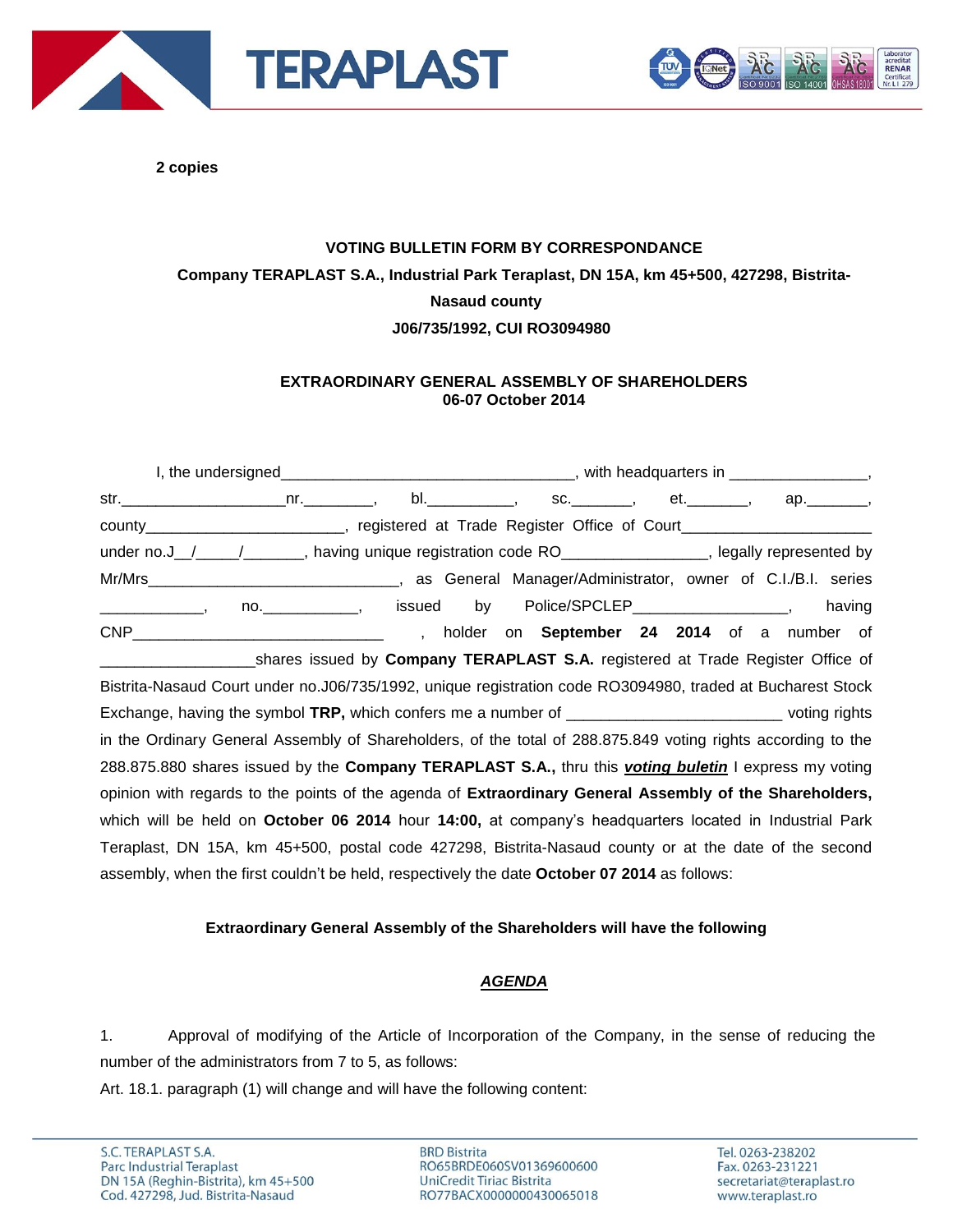"The Company is administrated by a Board of Administration composed of 5 administrators elected by the Ordinary General Assembly of Shareholders thru secret vote".

Art. 18.2. paragraph (1) will change and will have the following content:

"The Board of Administration is composed of 5 administrators, the majority being nonexecutive administrators, at least one of them can be an independent administrator. The Board of Administration shall elect a president among them".

| For | <b>Against</b> | <b>Abstaining</b> |
|-----|----------------|-------------------|
|     |                |                   |

2. Approval of updating of the Article of Incorporation of the Company, according to the above mentioned to the paragraph 1 of this.

| For | <b>Against</b> | Abstaining |  |  |
|-----|----------------|------------|--|--|
|     |                |            |  |  |

3. Establishing the date that serves to identify the shareholders which will be affected by the effects of the decisions adopted by the Extraordinary General Assembly of the Shareholders. The date proposed by the Board of Administration is October 23rd 2014.

| For | <b>Against</b> | <b>Abstaining</b> |
|-----|----------------|-------------------|
|     |                |                   |

4. Mandating of the president of the Board of Administration to sign, in the name and on behalf of all shareholders present at the meeting, the Decision of E.G.A.S., and also the updated Article of Incorporation of the Company.

| <b>For</b> | <b>Against</b> | <b>Abstaining</b> |  |  |
|------------|----------------|-------------------|--|--|
|            |                |                   |  |  |

5. Mandating of the legal advisor of the Company, Mrs. Kinga Vaida, which identifies with C.I. seria X.B. nr. 370326, released by Politia Bistrita on 26.06.2012, to complete all the formalities in order to register the Decision of E.G.A.S. at the Trade Register Office of Bistrita-Nasaud Court and to publish it in the Official Gazette of Romania, Part IV.

| For | <b>Against</b> | <b>Abstaining</b> |
|-----|----------------|-------------------|
|     |                |                   |